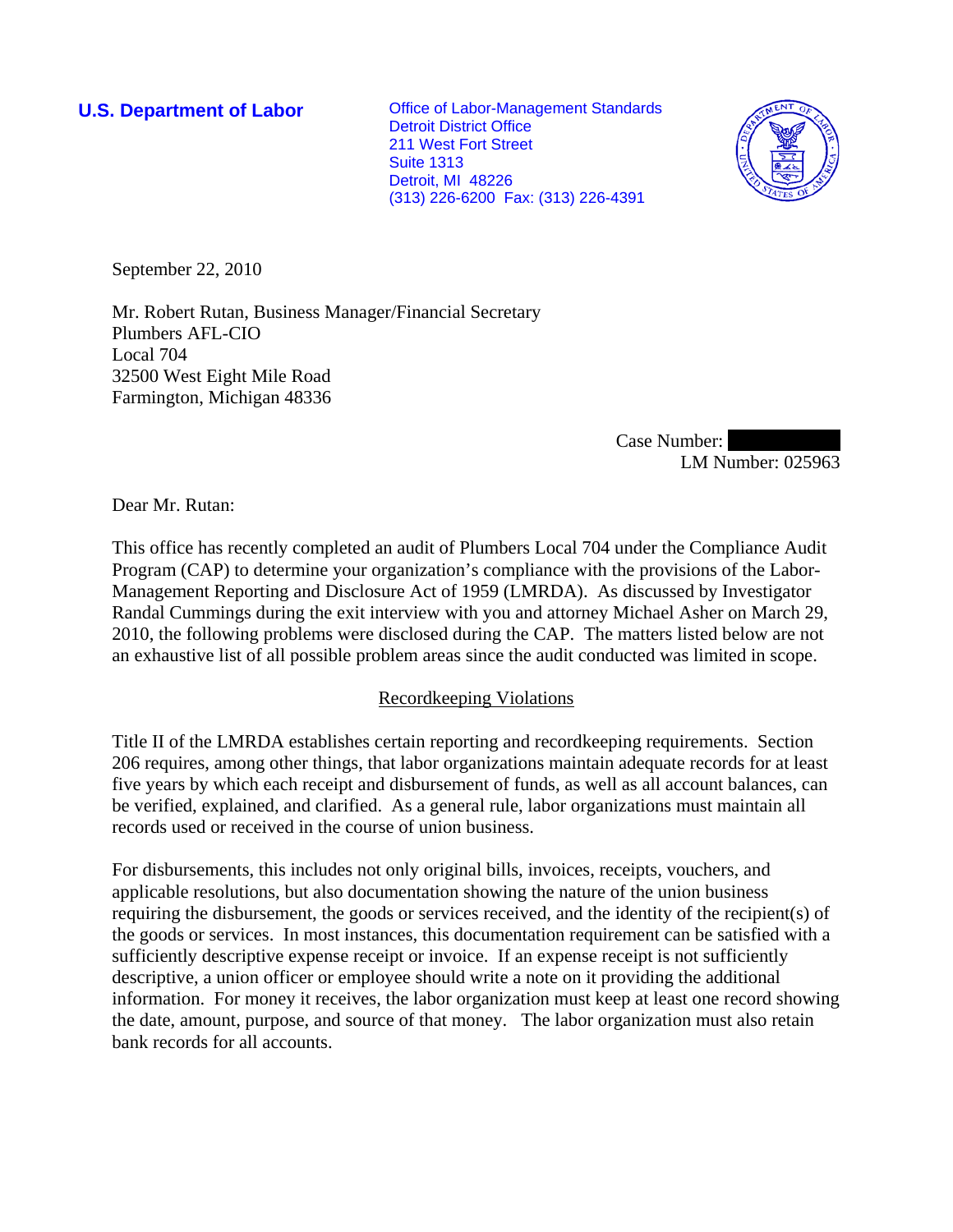Mr. Robert Rutan September 22, 2010 Page 2 of 10

The audit of Local 704's 2009 records revealed the following recordkeeping violations:

1. Lack of Salary Authorization

Local 704 did not maintain records to verify that the salaries reported in Schedules 11 (All Officers and Disbursements to Officers) and 12 (Disbursements to Employees) of the LM-2, for you, the business agent, president, vice president, apprentice coordinator, organizer, office manager, and any other officer or employee who received payments were the authorized amounts and, therefore, were correctly reported. The Constitution of the United Association (UA) and Local 704's Bylaws, which you stated govern the practices and procedures of Local 704, do not contain provisions for officer salaries. During the audit, the union was unable to provide documentation to support the salaries paid to officers or authorization for Local 704 to have hired and pay an employee (office manager) to perform the constitutional duties of the financial secretary/treasurer.

The union must keep a record, such as meeting minutes, to show the current officer/employee salaries authorized by the entity or individual in the union with the authority to establish salaries. Enclosed is a copy of OLMS Compliance Tip *Authorization of Salary and Paid Leave for Union Officials* for further guidance on this matter.

2. Lack of Weekly Allowance Authorization

Local 704 did not maintain records to verify that the \$100 weekly allowance paid to you and the \$50 weekly allowances paid to Mr. Herman, Mr. Trujillo, and Apprentice Coordinator Joe Duquet during the audit year were the correct authorized amounts. As previously noted, you stated that the UA Constitution and Local 704 Bylaws govern the practices and procedures of Local 704; however, neither the Constitution nor Bylaws contain provisions for weekly allowances. During the audit, the union was unable to provide documentation to support the allowances paid to these officers.

The union must keep a record, such as meeting minutes, to show the current allowances authorized by the entity or individual in the union with the authority to establish allowances. The guidance given in the OLMS Compliance Tip *Authorization of Salary and Paid Leave for Union Officials* is applicable to this matter, too.

3. Vacation Pay

During the audit, you stated that Local 704 does not have an established vacation policy for its officers; officers receive a weekly salary at a set rate regardless of whether an officer is on vacation or not; you approve all vacation requests; and that there is no accountability for vacation leave taken by Local 704 officers. The union's failure to document its vacation policy and to maintain vacation records for its officers make it impossible to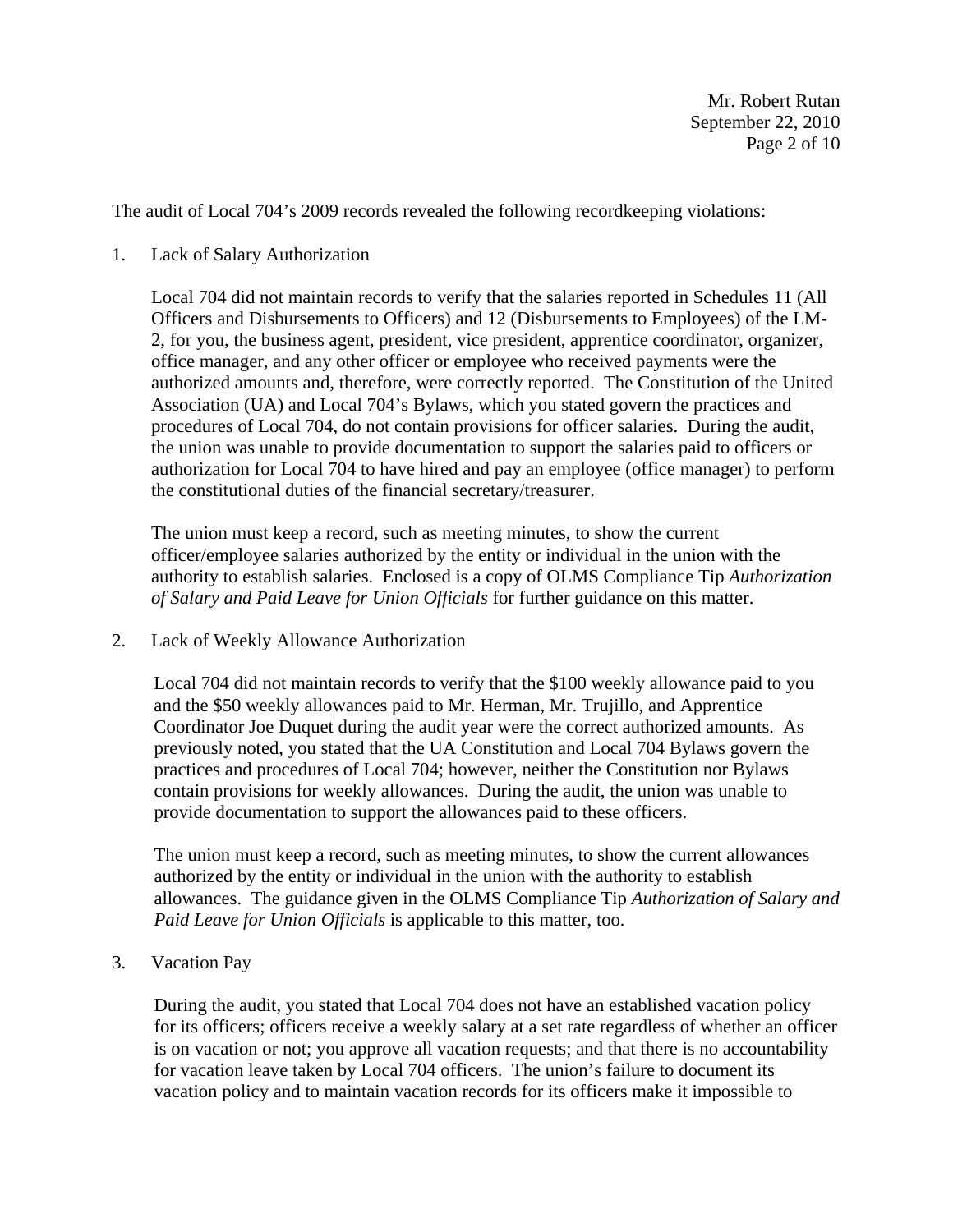Mr. Robert Rutan September 22, 2010 Page 3 of 10

verify that that the amounts reported in Schedule 11 (All Officers and Disbursements to Officers) of the LM-2 are the authorized amounts and, therefore, were correctly reported, and that no abuses of vacation leave occurred.

Authorization for these payments must be documented in the same fashion as salary payments and the union must keep some type of record that fully documents officer vacation leave usage. OLMS Compliance Tip *Authorization of Salary and Paid Leave for Union Officials* contains additional guidance on this matter.

### 4. Union-Owned Vehicles

Local 704 owns three Mercury Mountaineers, which were assigned during the audit period to you, Business Agent Greg Herman, and Vice President Tim Trujillo. Local 704 permits personal use of the vehicles. However, the union did not maintain records necessary to verify the accuracy of the information reported in Schedule 11 (All Officers and Disbursements to Officers) of the LM-2.

Local 704 incurred expenses for automobiles during 2009. However, Local 704 did not maintain records documenting business versus personal use of the union vehicles. Local 704's vehicle report is used to calculate the dollar value of fringe benefits added to an officer's annual salary for tax purposes. Because union officers do not maintain mileage logs, the entry made for personal use of the vehicle has always been a set rate of 2,500 miles.

The LM-2 instructions include specific rules for the reporting of automobile expenses. The union must report operating and maintenance costs for each of its owned or leased vehicles in Schedule 11 of the LM-2, allocated to the officer to whom each vehicle is assigned.

For each trip they take using a union-owned or -leased vehicle, officers must maintain mileage logs that show the date, number of miles driven, whether the trip was business or personal, and, if business, the purpose of the trip.

# 5. Credit Card Expenses

Local 704 did not retain adequate documentation for credit card expenses incurred by officers. For example, you used your Visa credit card to make purchases from SRR Sirius Radio on February 13, 2009 (\$142.45), Carl's Golfland on July 16, 2009 (\$1,490.03), godaddy.com on August 23, 2009 (\$251.64), GTC Hotel on December 5, 2009 (\$283.16), and Sony Style Somerset on December 14, 2009 (\$1,793.34), but neither bills or invoices nor documentation that identified the purposes of the charges could be located in the union's records. In addition, Mr. Herman used his Visa credit card to purchase gas at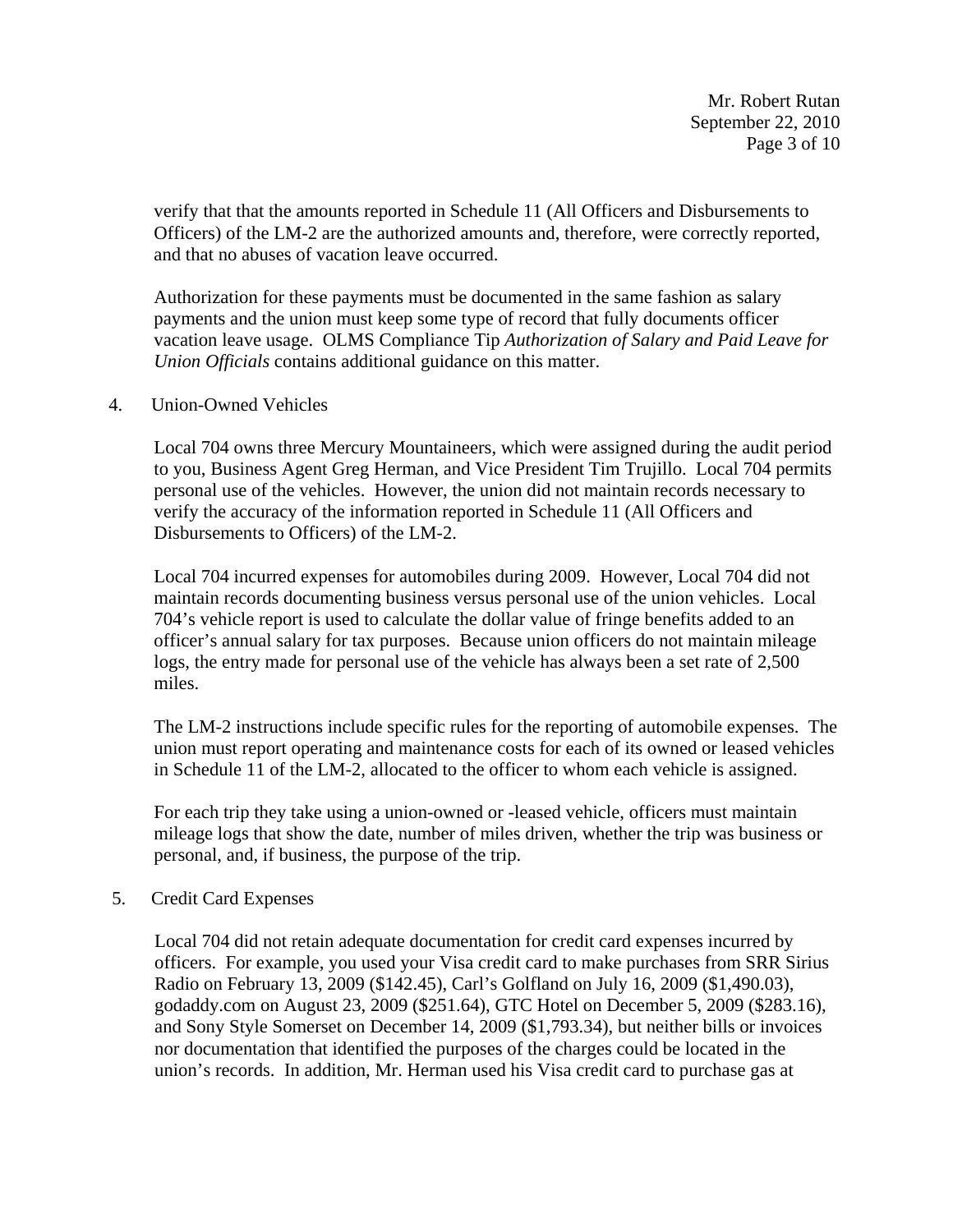Mr. Robert Rutan September 22, 2010 Page 4 of 10

locations such as Meijer and Sunoco on numerous occasions in 2009, but receipts were not located in the union's records to support the expenses.

As previously noted above, labor organizations must retain original receipts, bills, and vouchers for all disbursements. Credit card charge slips and itemized receipts for each charge must be maintained and, if the necessary information is not shown on the charge slips and itemized receipts, then a record must be created that shows the date the expense was incurred, the name and address of the entity providing the goods or services, the goods or services received, the amount, and the nature or purpose of the union business that required the expense. The president and treasurer (or corresponding principal officers) of your union, who are required to sign your union's LM report, are responsible for properly maintaining union records. Enclosed is a copy of OLMS Compliance Tip *Union Credit Card Policy* for further guidance on this matter.

# 6. Failure to Adequately Record Receipts

Local 704 did not record adequate information in its receipts records about a \$2,400 bank deposit. Local 704's receipts records describe the purpose of the deposit as "Monies collected for apprentice testing." However, it failed to maintain a record that disclosed the date, source, and amount of each payment comprising the deposit. Union receipts records must include an adequate identification of all money the union receives, including the date, amount received, purpose, and source of the money.

7. Strike Fund Disbursements

A review of the operations and condition of Local 704's strike fund disclosed that disbursements consisted of \$40 picket line payments to members, \$275 payments to the NASI Health & Welfare Fund for self-pay insurance on various members, \$80 payments to members on the ballot committee, and credit card reimbursement payments to the Local 704 general fund. Local 704 failed to provide documentation that supported payments in the first three categories. As previously noted above, labor organizations must retain original receipts, bills, and vouchers for all disbursements that verify, clarify, or explain the nature of the union business requiring the disbursements, the goods or services received, and the identity of the recipient(s) of the goods or services. The president and treasurer (or corresponding principal officers) of your union, who are required to sign your union's LM report, are responsible for properly maintaining union records.

Based on your assurance that Local 704 will retain adequate documentation in the future, OLMS will take no further enforcement action at this time regarding the above violations.

# Reporting Violations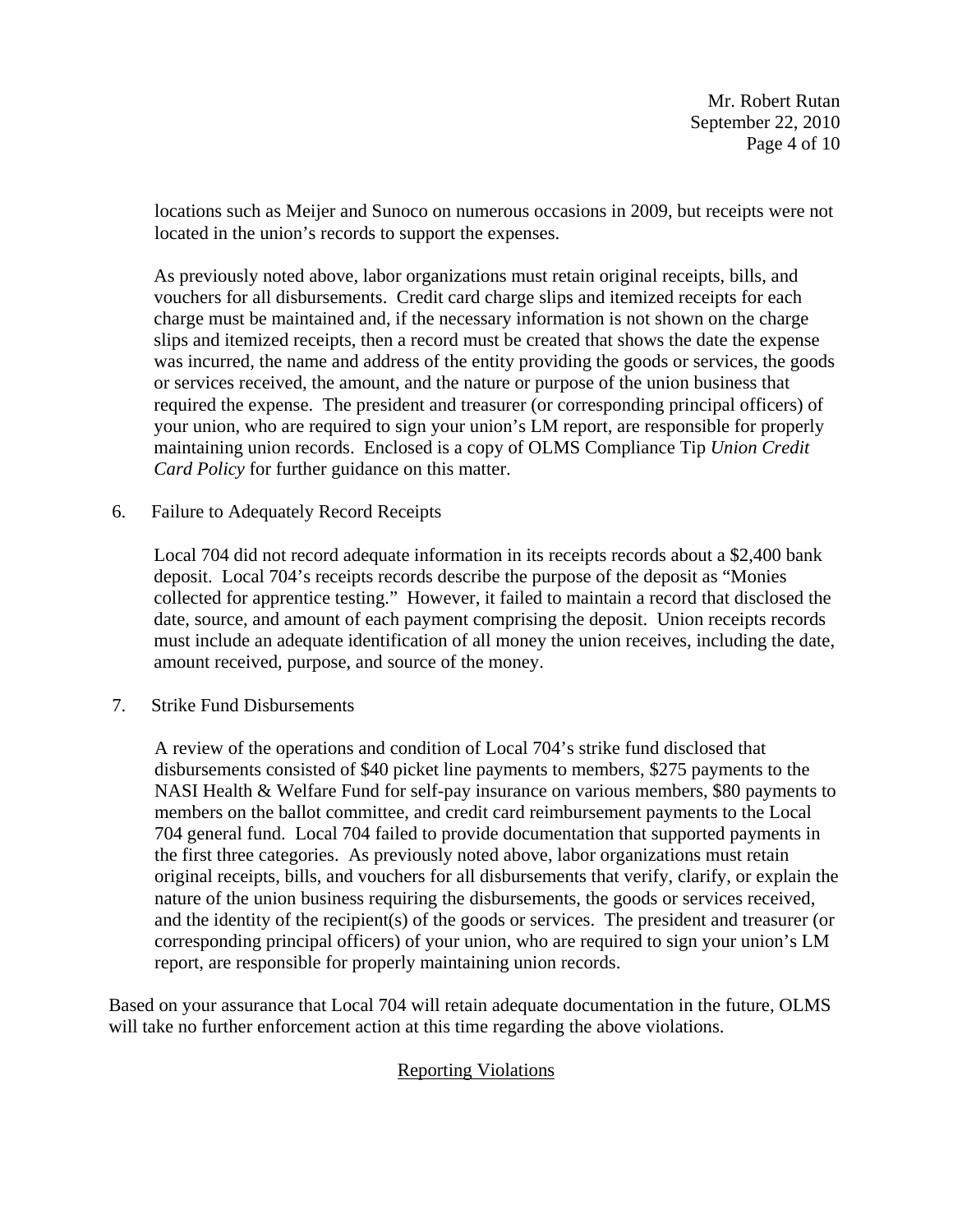Mr. Robert Rutan September 22, 2010 Page 5 of 10

The audit disclosed a violation of LMRDA Section 201(a), which requires that a union submit a copy of its revised constitution and bylaws with its LM report when it makes changes to its constitution and bylaws. Local 704 amended its bylaws on September 10, 1997, but did not file a copy with its LM report for that year. Local 704 has now filed a copy of its bylaws.

The audit disclosed a violation of LMRDA Section 201(b), which requires labor organizations to file annual financial reports accurately disclosing their financial condition and operations. The Labor Organization Annual Report (Form LM-2) filed by Local 704 for the fiscal year ended December 31, 2009, was deficient in the following areas:

#### 1. Disbursements to Officers

Local 704 did not include some payments to officers in Schedule 11 (All Officers and Disbursements to Officers). For example, indirect disbursements for meal expenses totaling at least \$3,690.61 were not reported next to the names of those officers who purchased or partook in the meals. It appears that the local erroneously reported these payments in Schedules 15 through 19. In addition, Local 704 failed to report in Column (G) personal expenses totaling \$3,883.56 that you charged to the union's credit card that were not necessary for conducting union business. It appears that such expenses were erroneously reported as loans on Local 704's LM-2 report.

Local 704 must report in Column (D) the gross salary paid to officers and employees (before tax withholdings and other payroll deductions), including disbursements for "lost time" or time devoted to union activities.

The total allowances made by direct and indirect disbursements to each officer or employee on a daily, weekly, monthly, or other periodic basis must be reported in Column (E). A "direct disbursement" to an officer or employee is a payment made to an officer or employee in the form of cash, property, goods, services, or other things of value. An "indirect disbursement" to an officer or employee is a payment to another party (including a credit card company) for cash, property, goods, services, or other things of value received by or on behalf of an officer or employee.

Local 704 must report in Column (F) direct disbursements to officers and employees for reimbursement of expenses they incurred while conducting union business. Group meal expenses may be allocated among the officers on whose behalf meals are purchased. Also include in Column (F) travel advances that are not considered loans as explained in the instructions for Schedule 2 (Loans Receivable). In addition, the union must report in Column (F) indirect disbursements made to another party for business expenses union personnel incur. However, the union may report in Schedules 15 through 19 indirect disbursements for business expenses union personnel incur for transportation by public carrier (such as an airline) and for temporary lodging expenses (room rent charges only)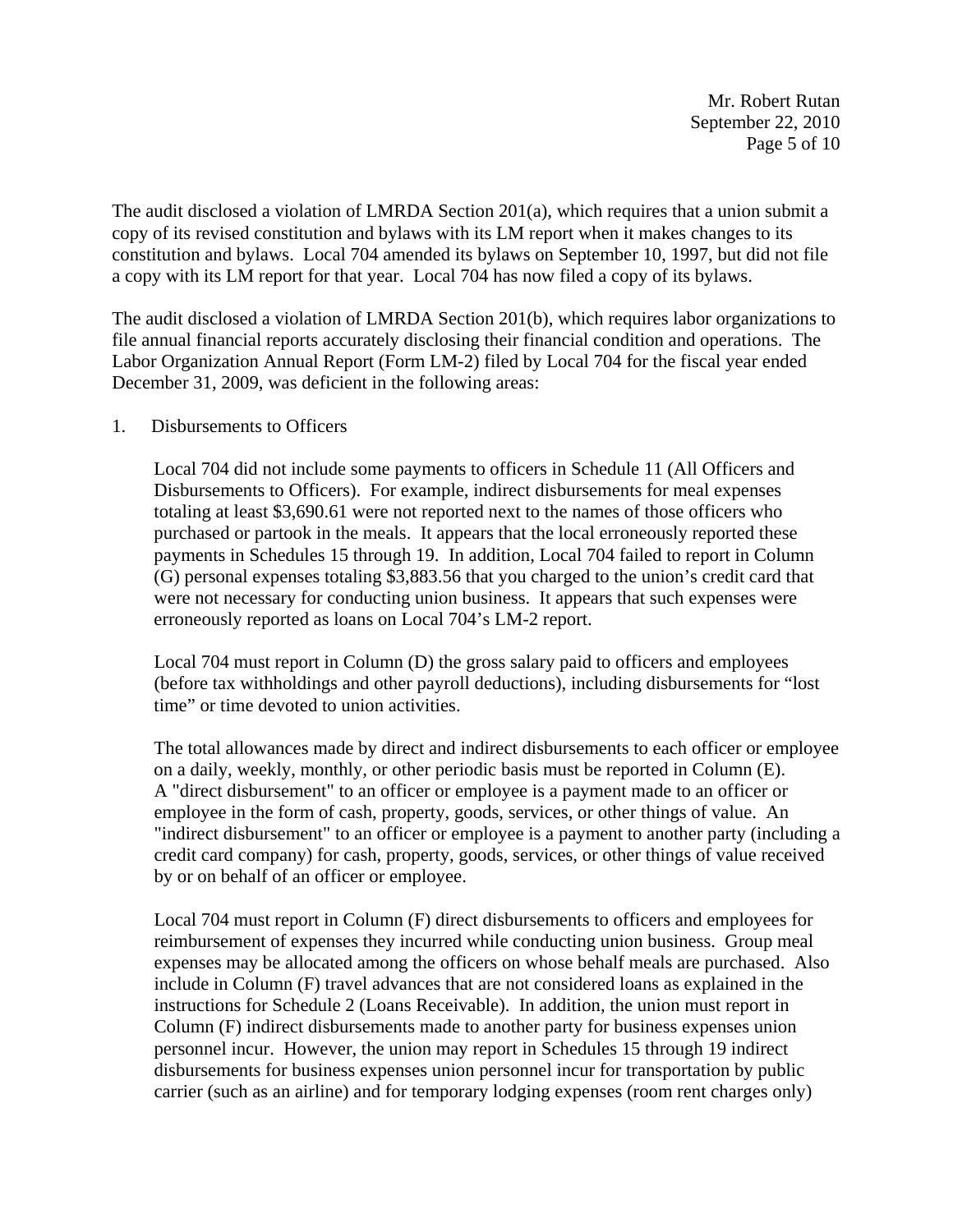Mr. Robert Rutan September 22, 2010 Page 6 of 10

while traveling on union business. See the instructions for Schedule 11 for a discussion of certain direct disbursements to officers that do not have to be reported in Schedule 11.

Enter all other direct and indirect disbursements to each officer or employee in Column (G). Include all disbursements for which cash, property, goods, services, or other things of value were received by or on behalf of each officer and were essentially for the personal benefit of the officer and not necessary for conducting official business of the labor organization.

### 2. Automobile Expenses

Local 704 did not include in the amounts reported in Schedule 11 (All Officers and Disbursements to Officers) disbursements for the operation and maintenance of unionowned automobiles. Local 704 pays for all of the gas and maintenance on union-owned automobiles provided to officers for use on both union and personal business. For example, Local 704 erroneously reported gas purchased at Sunoco in Schedule 19 (Union Administration).

The LM-2 instructions provide two methods for reporting automobile-related expenses. The union must report in Schedule 11 direct and indirect disbursements for the operation and maintenance of union-owned and -leased vehicles and the operation and maintenance of vehicles owned by union personnel (including gasoline, repairs, and insurance). The union may divide the expenses and report them in Columns (F) and (G) based on miles driven for union business (supported by mileage logs) compared with miles driven for personal use.

Alternatively, rather than allocating the expenses between Columns (F) and (G), if 50 percent or more of an officer's use of a vehicle was for official business, the union may report all of the expenses relative to the vehicle assigned to the officer in Column (F) of Schedule 11 with an explanation in Item 69 (Additional Information) that the officer used the vehicle part of the time for personal business. Similarly, if a vehicle assigned to an officer was used less than 50 percent of the time for business, all of the expenses relative to that vehicle may be reported in Column (G) with an explanation in Item 69 that the officer used the vehicle partly for official business.

# 3. Fund Transfers

Local 704 improperly recorded fund transfers to its general fund checking account from various union-controlled accounts, such as its organizing fund, as receipts in its journal, thereby affecting entries in Statement B (Receipts and Disbursements) on its LM-2 report. The purpose of Statement B is to report the flow of cash in and out of your organization during the reporting period. Transfers between separate bank accounts or funds do not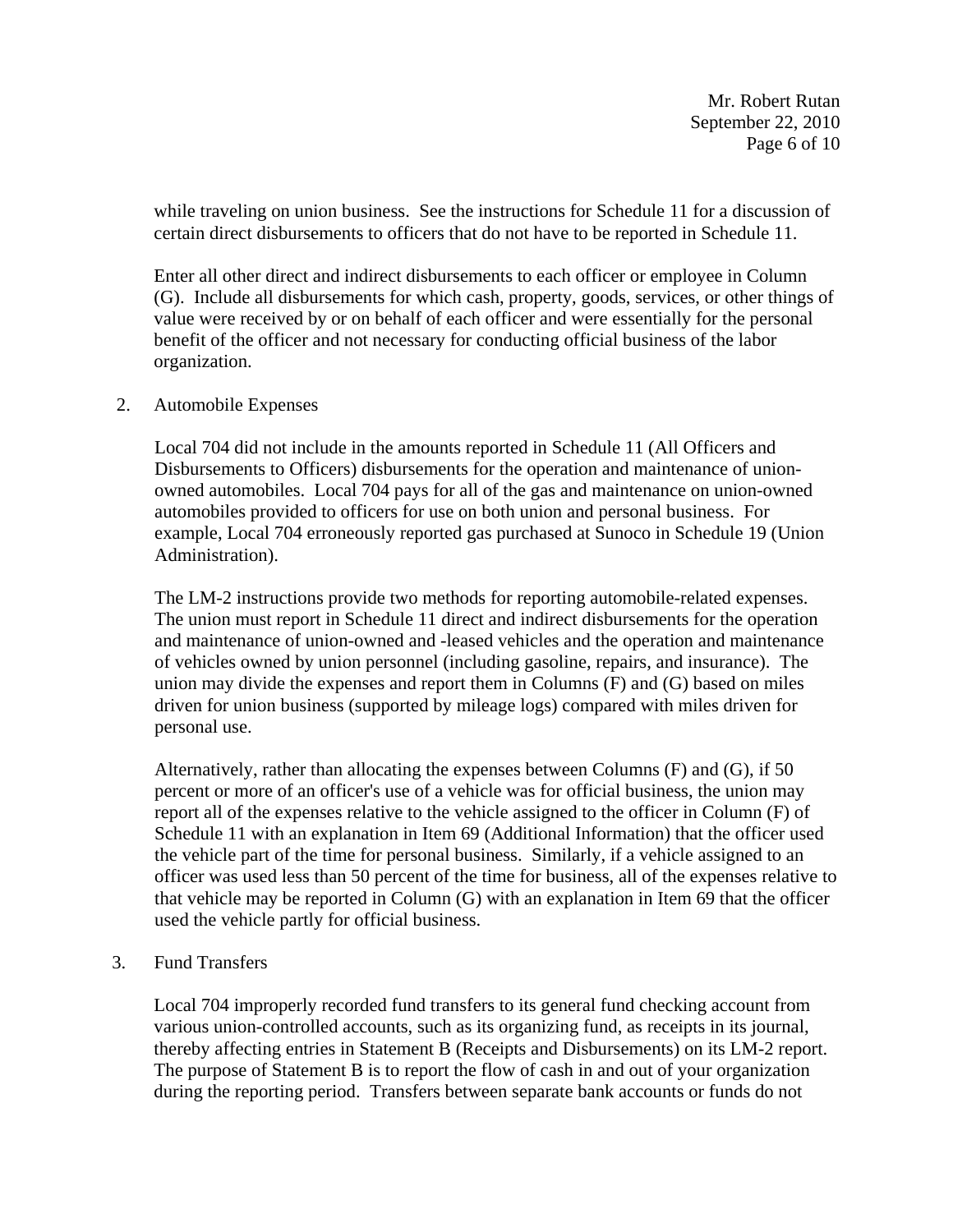Mr. Robert Rutan September 22, 2010 Page 7 of 10

represent the flow of cash in and out of your organization. Therefore, these transfers should not be reported as receipts or disbursements.

I am not requiring that Local 704 file an amended LM report for 2009 to correct the deficient items. Local 704 has agreed to properly report the deficient items on all future reports it files with OLMS.

# Other Issues

# 1. Vouchers

The LMRDA outlines general fiduciary responsibilities for officers and employees of labor organizations. Union officials occupy positions of trust and, therefore, must ensure that the union's funds and other assets are used solely for the benefit of the union and its members. To prevent, or at least inhibit, the misuse of their funds, most organizations install internal controls over the handling of their finances. A financial safeguard that Local 704 should consider is to require that a payment voucher be properly completed, approved, and supported by documentation before every disbursement of union funds. Payment vouchers should contain an explanation of the disbursement being made and invoices, bills, receipts, etc., that are being paid should be attached. Even where supporting records are not attached, the explanation included on the voucher may be useful in providing documentation concerning a particular disbursement represented by a canceled check.

2. Authorization and Approval of Disbursements

You advised during the opening interview that you are solely responsible for authorizing and approving disbursements of the local, with the exception of donation requests, which are approved by the executive board. For example, Local 704 hired Election Source to oversee Local 704's most recent officer election at a cost of \$4,630. A review of the local's membership meeting minutes during the audit period found that discussion about having a mail ballot election occurred at the July 2009 meeting, but no reference was made to the cost related to hiring an outside agency to handle the mail ballot election.

To improve internal financial controls and safeguard union assets by promoting transparency and accountability, Local 704 should adopt a policy that ensures that all or certain disbursements, say those over a certain amount, are brought before the executive board and/or membership for authorization and/or approval and that such authorizations and approvals are completely and accurately recorded in meeting minutes. Minutes of all membership and executive board meetings must clearly and accurately report any disbursements authorizations and approvals made at those meetings.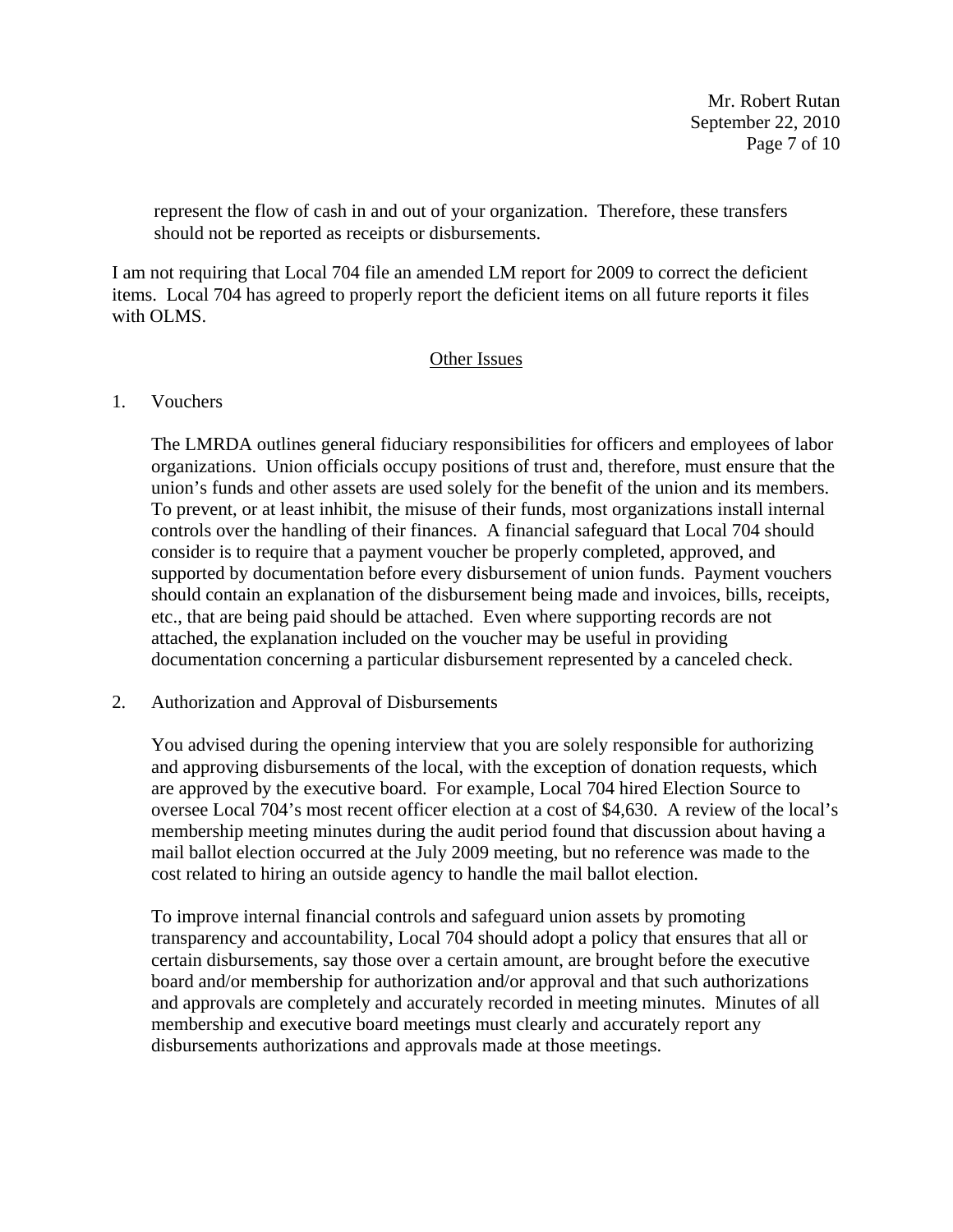Mr. Robert Rutan September 22, 2010 Page 8 of 10

#### 3. Personal Use of Credit Cards

The audit revealed that Local 704 permits officers to use union credit cards to pay for personal expenses. However, Local 704 does not have a clear policy regarding the types of expenses that may be charged to union credit cards. You explained that personal use of the credit card is acceptable as long as Local 704 receives repayment prior to the close of the billing cycle of the month during which purchases were made. Although officers promptly repaid Local 704 for the personal expenses charged, OLMS does not recommend policies that allow personnel to make personal purchases with union credit cards because this may lead to misuse of union funds. The OLMS Compliance Tip *Union Credit Card Policy*  contains further guidance on this matter.

### 4. Personal Use of Union Cell Phones

During the audit, it was disclosed that you, Mr. Herman, Mr. Duquet, and Mr. Trujillo had union-issued cell phones that could be used for both union and personal business. Local 704 maintained all cell phone bills covering the period of the audit. However, the UA Constitution and Local 704's Bylaws, which you stated governs the practices and procedures of Local 704, does not contain any cell phone provisions. To safeguard union assets by promoting transparency and accountability, OLMS recommends that each union adopt a clear written cell phone policy properly authorized by the appropriate governing body(ies). This authorization must be documented in at least one union record. The documentation may be in the form of an annual authorization in the minutes of a local union, in the minutes of an executive board meeting, or, in some cases, in the union bylaws.

5. Use of Signature Stamp / Two Signatures on Checks

The audit disclosed that you are the only person who signs union checks. Local 704 Office Manager Cathy Albers may, with verbal approval, stamp your signature on union checks in your absence. These are not recommended financial practices. Local 704 is encouraged to adopt a policy requiring that all checks drawn on the union's bank account have a second signature and ensure that each signer fully understands that his fiduciary responsibilities demand that checks be signed only after they are completely filled out and he knows the purpose and legitimacy of each transaction.

6. Inaccurate Check Numbers

The audit revealed that Local 704 recorded the wrong check numbers on at least three supporting payment receipts totaling \$6,147.11. For example, check no.  $|$  for \$4,587.15 was issued to the NASI Health and Welfare Fund; however, check was annotated on the receipt that supported the payment. The president and treasurer (or corresponding principal officers) of your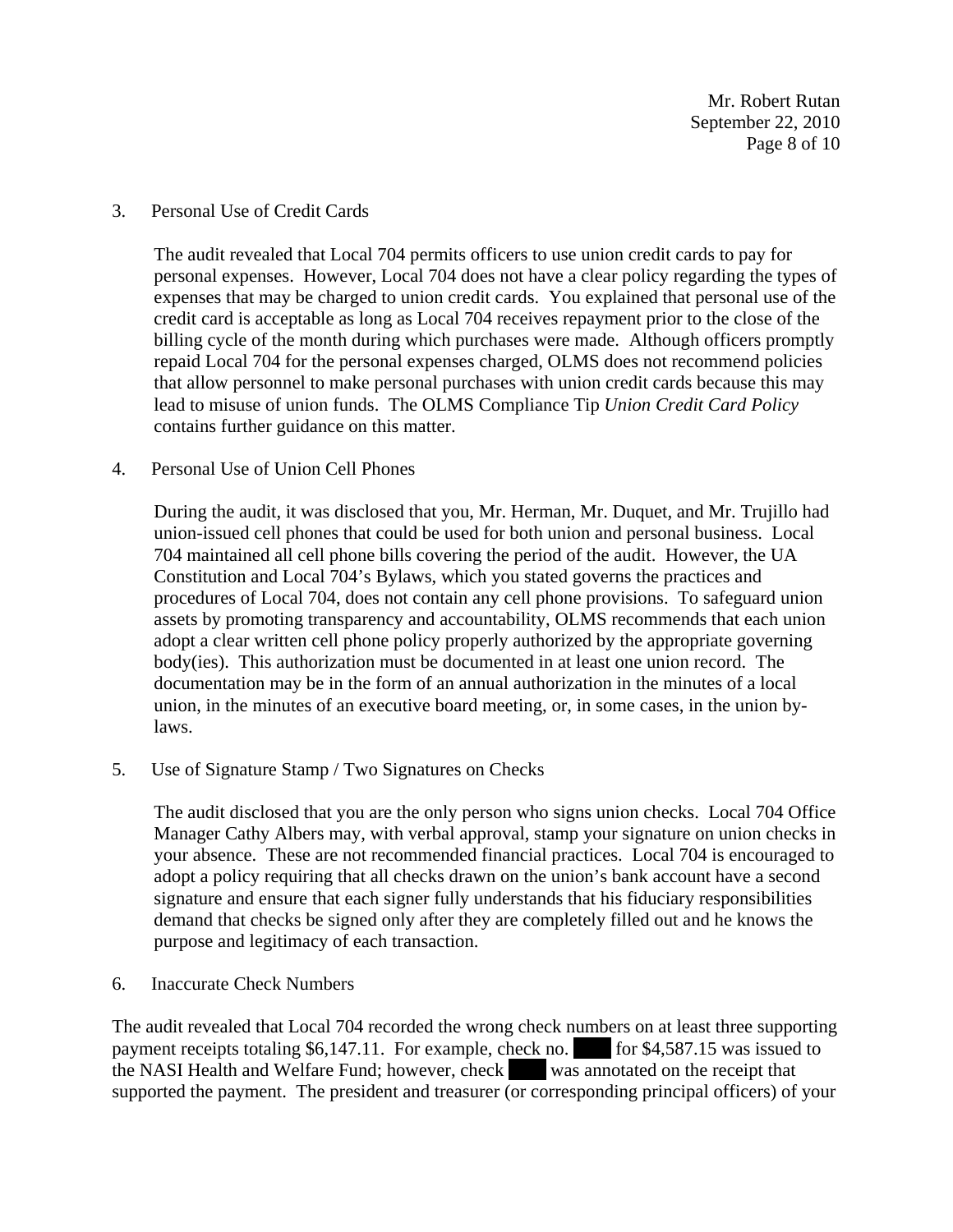Mr. Robert Rutan September 22, 2010 Page 9 of 10

union, who are required to sign your union's LM report, are responsible for properly maintaining union records in sufficient detail to verify the information included in the report. In addition, the filing of a deficient annual financial report with OLMS can result from the use of inaccurate records to complete the report.

7. Unrecorded or Inaccurately Recorded Receipts

The audit disclosed that Local 704 did not record all miscellaneous bank credits in the receipts journal. For example, four return item chargebacks totaling \$2,607.56 that were included on bank statements were not recorded in the receipts journal. Also, the amounts of certain receipts were recorded differently in separate union receipts records. For example, on September 28, 2009, a receipt stub was completed showing a \$3,555.05 payment from the Local 704 Organizing Fund to the Local 704 General Fund for reimbursement of local organizer wages and expenses for April 2009. However, the entry in the local's receipts journal and the actual deposit reflected in the corresponding bank statement shows a payment of \$6,555.05.

It is very important that entries for the same transaction in different receipts records match to avoid discrepancies that may be time-consuming to resolve, especially as time passes, and, to the degree that such records are used to compile the union's LM report, to ensure the filing of an accurate and complete LM report that does not contain deficiencies that may require correction by way of an amended report.

8. Financial Committee Audits

During the exit interview, it was strongly recommended that the union's financial committee audit findings regularly be presented to the membership. This should improve internal financial controls by promoting increased transparency and accountability.

I want to extend my personal appreciation to Plumbers Local 704 for the cooperation and courtesy extended during this compliance audit. I strongly recommend that you make sure this letter and the compliance assistance materials provided to you are passed on to future officers. If we can provide any additional assistance, please do not hesitate to call.

Sincerely,

Ian Burg District Director

Enclosures